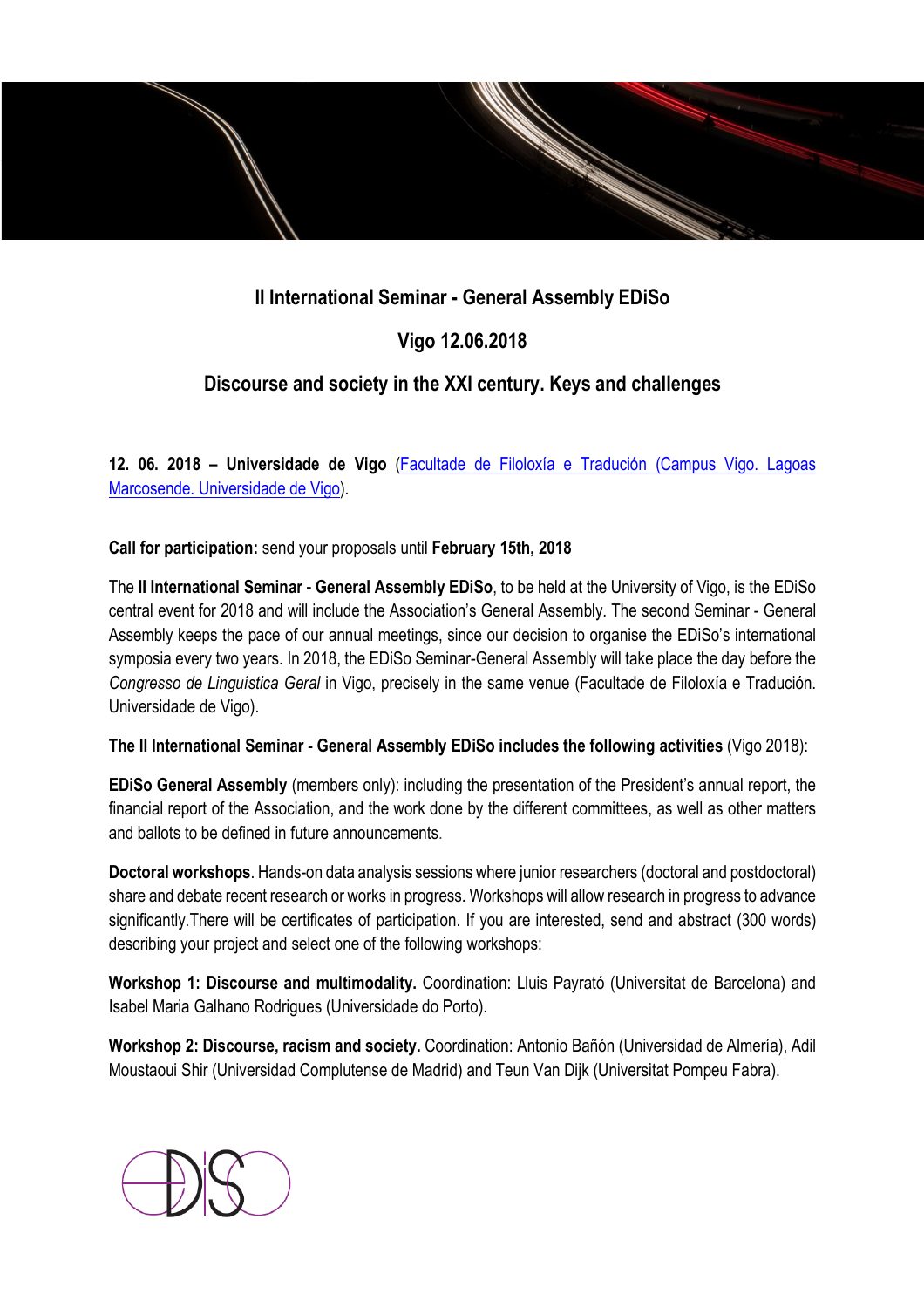**Workshop 3: Introducing doctoral research. Assembly of ideas.** Coordination: Olga Cruz Moya (Universidad Pablo Olavide de Sevilla), Luci Nussbaum (Universitat Autònoma de Barcelona) and Josep María Cots (Universitat de Lleida).

**Workshop 4: Discourse, trajectories and biographical approaches.** Coordination: Clara Keating (Universidade de Coimbra), Júlia Llompart (Universidad Autónoma de Madrid) and Isabelle Simões Marques (Universidade Nova de Lisboa).

**Poster exhibition (research projects)**. For research groups who wish to share recent research or work in progress in the field of Discourse and Society studies. We challenge and invite research groups to present their proposals. If you are interested, send an abstract (300 words) including aims, methodologies and main results. Posters will be exhibited on the day of the event and the following days of the *Congresso de Linguística Geral*. Ediso's "our research" videos (produced and edited from previous activities) will also be projected in the exhibition room. There will be certificates for participants and assistants. This section is coordinated by Felisa Rodríguez (Universidade de Santiago de Compostela) and Luz Zas (Universidad de Santiago de Compostela).

**Roundtable** *Discourse and society in the XXI century. Keys and challenges* (open to members and nonmembers). The round table on problems and challenges for Discourse and Society Studies in the XXI century will be moderated by Gabriela Prego Vázquez. Participants include: Manuel Alcántara Plá (Universidad Autónoma de Madrid), Maria Aldina Marques (Universidade do Minho), Luisa Martín Rojo (Universidad Autónoma de Madrid), Miguel Pérez Miláns (University College London) y Amparo Tusón Valls (Universitat Autónoma de Barcelona). Research projects members and participants in the exhibition will also intervene if they wish to share their insights on the debate. Questions and topics with be distributed prior to the event. There will be certificates for all participants.

**Working groups and research groups meetings, with the aim of jointly preparing proposals for the IV EDiSo International Simposium 2019** in Santiago de Compostela, among other joint projects or activities. If you want to coordinate a group meeting, use the registration form to leave the topic and the aim for your meeting, and indicate whether it is open to any participants. A list of groups will be publicized early in time, in order to promote participation by the EDiSo community. This session will be coordinated by Gabriela Prego (Universidad de Santiago de Compostela), Felisa Rodriguez Prado (Universidade de Santiago de Compostela) and Luz Zas Varela (Universidade de Santiago de Compostela). There will be certificates of participation and attendance for all group coordinators and participants.

**EDiSo committee meetings.** 

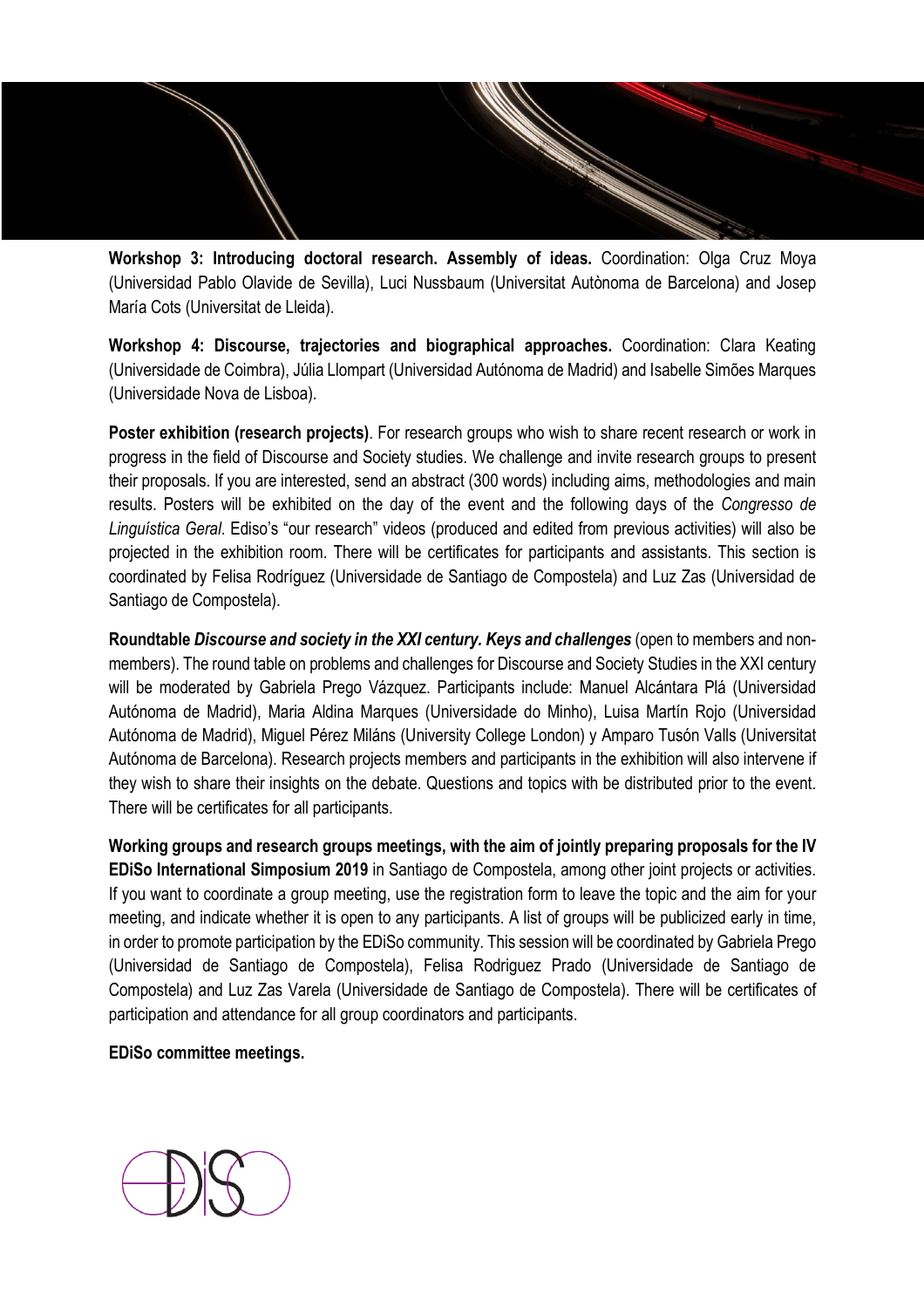## **Call for proposals**

Deadline: **February, 15th, 2018.** 

Click **here** to present your proposal (**proposal form**)

Registration deadline: June, 1st, 2018

### To **register** and **pay** (**registration form** and **payment instructions**) click **here.**

General assembly only: 0€

Members / students / unemployed: 20€

Non-members: 40€

**Bursaries**. A number of 10 bursaries is available, to be distributed in the following way:

- 5 bursaries (50€ each) for junior researchers enrolled in the *Galicia's university system*
- 5 bursaries (100  $\epsilon$  each) for junior researchers from other institutions.

To be elligible for a bursary, candidates will have to be ready to submit their work in one of the data analysis sessions and commit themselves to active contribution such as: (a) participating in local organisation; (b) disseminate and publicize the event in social networks; (c) produce a synthesis of issues discussed in one of the activities, such as workshops or the roundtable; (d) other organisational tasks in dialogue with the organising committee. There is free registration for bursary holders.

**Scientific Committee:** Manuel Alcántara Plá (Universidad Autónoma de Madrid), Antonio Bañón (Universidad de Almería), Josep María Cots (Universitat de Lleida), Olga Cruz Moya (Universidad Pablo Olavide de Sevilla), Ofelia García (City University of New York), María Rosa Garrido Sardà (Université de Lausanne), Clara Keating (Universidade de Coimbra), Isabelle Simões Marques (Universidade Nova de Lisboa), Luisa Martín Rojo (Universidad Autónoma de Madrid), Júlia Llompart (Universidad Autónoma de Madrid), Maria Aldina Marques (Universidade do Minho), Adil Moustaoui Shir (Universidad Complutense de Madrid), Lucile Nussbaum (Universitat Autònoma de Barcelona), Ana Pano Alamán (Università di Bologna), Lluis Payrató (Universitat de Barcelona), Miguel Pérez Miláns (University College London), Gabriela Prego (Universidade de Santiago de Compostela), Isabel Maria Galhano Rodrigues (Universidade do Porto), Felisa Rodríguez Prado (Universidade de Santiago de Compostela), María Beatriz Taboada (Universidad Nacional del Rosario, Argentina), Amparo Tusón (Universitat Autónoma de Barcelona), Teun Van Dijk (Universitat Pompeu Fabra)**,** Luz Zas Varela (Universidade de Santiago de Compostela).